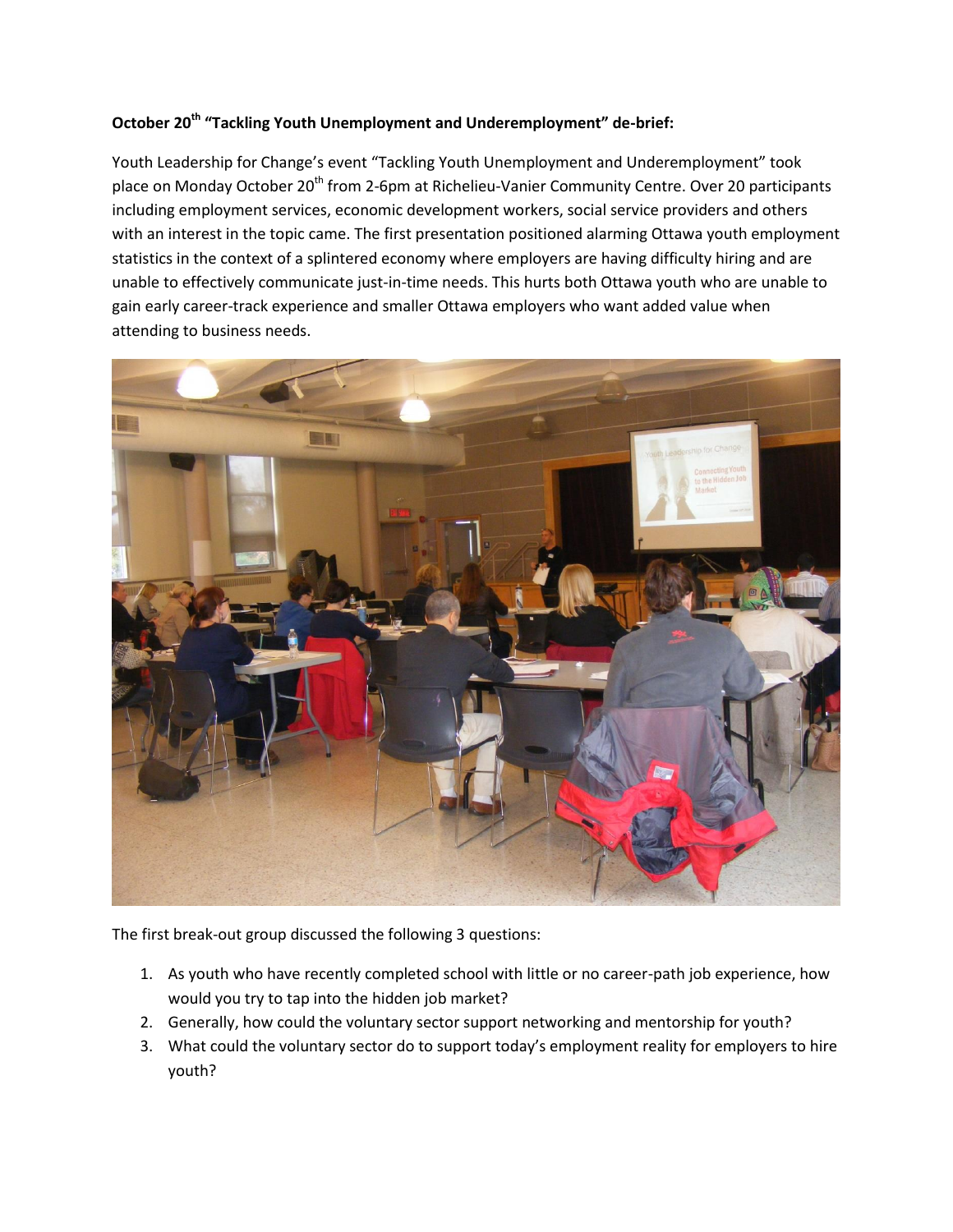Participants stressed the importance of career-planning, suggesting that youth need to explore options as students and get as much experience in their field while completing their education. The second question saw conversation move towards what effective networking looks like today and how youth can make the most of opportunities. The third question took some attention away from the shortcomings of youth and got participants to grapple with the medium and long term implications of employer struggles. While folks were unsure exactly what they could or would have to do to support employers, there was a sense of needing to build robust relationships with employers in the city to better serve youth. Ottawa youth will continue to struggle with employment if local employers are unable to transparently provide career-oriented opportunities.

The second presentation was a roundtable with a group of research interns who mapped employment services available to youth over the summer. They examined the services available and compared youth versus service provider analysis of the reasons for youth unemployment and steps that could be taken to mitigate it. One of the reasons agencies believed youth were having difficulty with employment was under-utilization of available services. Youth were frustrated with the difficulty of finding services that met their needs, suggesting a centralized hub could better direct youth and serve as a way for agencies to communicate with one another. The goal is to efficiently direct youth to the appropriate services regardless of what their point of entry to employment services in Ottawa is. In general, youth need to be a part of service planning to help ensure their needs are being adequately addressed.

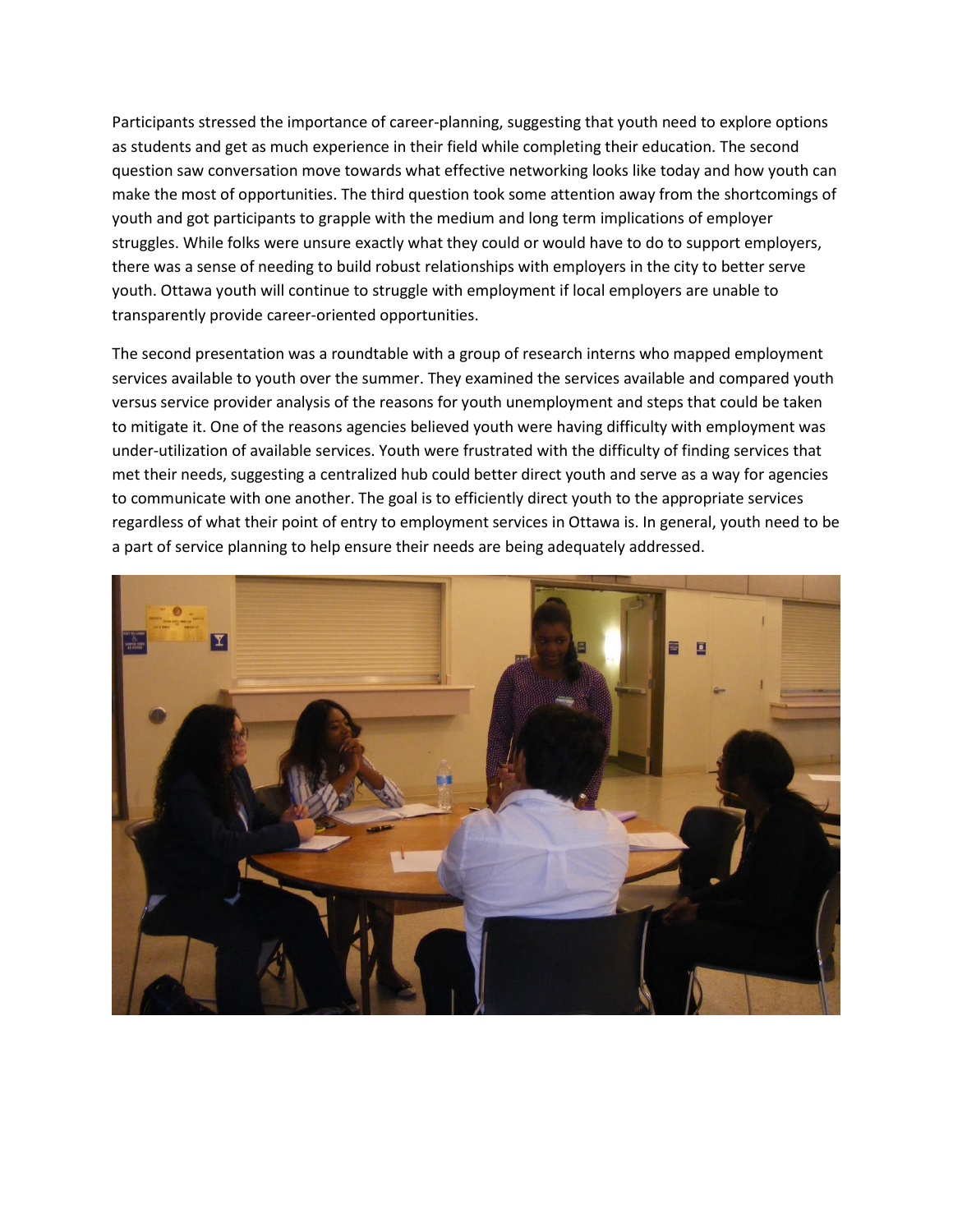The second break-out group discussed the following 3 questions:

- 1. How can we come together to create a range of supports throughout the year?
- 2. How can we come together to create career based opportunities?
- 3. How can we come together to create professional networking and mentorship opportunities?

The second set of break-out groups moved the discussion to the role of employers and the challenges of more directly integrating them into services and programming.



Creating supports for youth throughout the year is a challenge. There were suggestions to connect with diverse groups that could provide longer opportunities such as universities (that operate on a similar timeline) and industry associations. Industry associations were perceived to contain career-relevant opportunities and a realistic source of information on career trajectories in today's economy. Participants expressed interest in the idea of a hub for opportunities and as a central point from which youth could be directed to appropriate services but few knew what practical steps could be taken to help build it. Funding needs to be sought out every few years, leaving little time or flexible resources to set up new infrastructure that would exist outside of current mandates – even if it would synergize individual efforts. Service providers have a slightly different conception of good mentorship, seeing mentors as primarily a source of positive mental stimulation. Youth researchers and youths interviewed for research also see mentors as a source of career guidance, with knowledge of how to land jobs in today's fragmented economy.